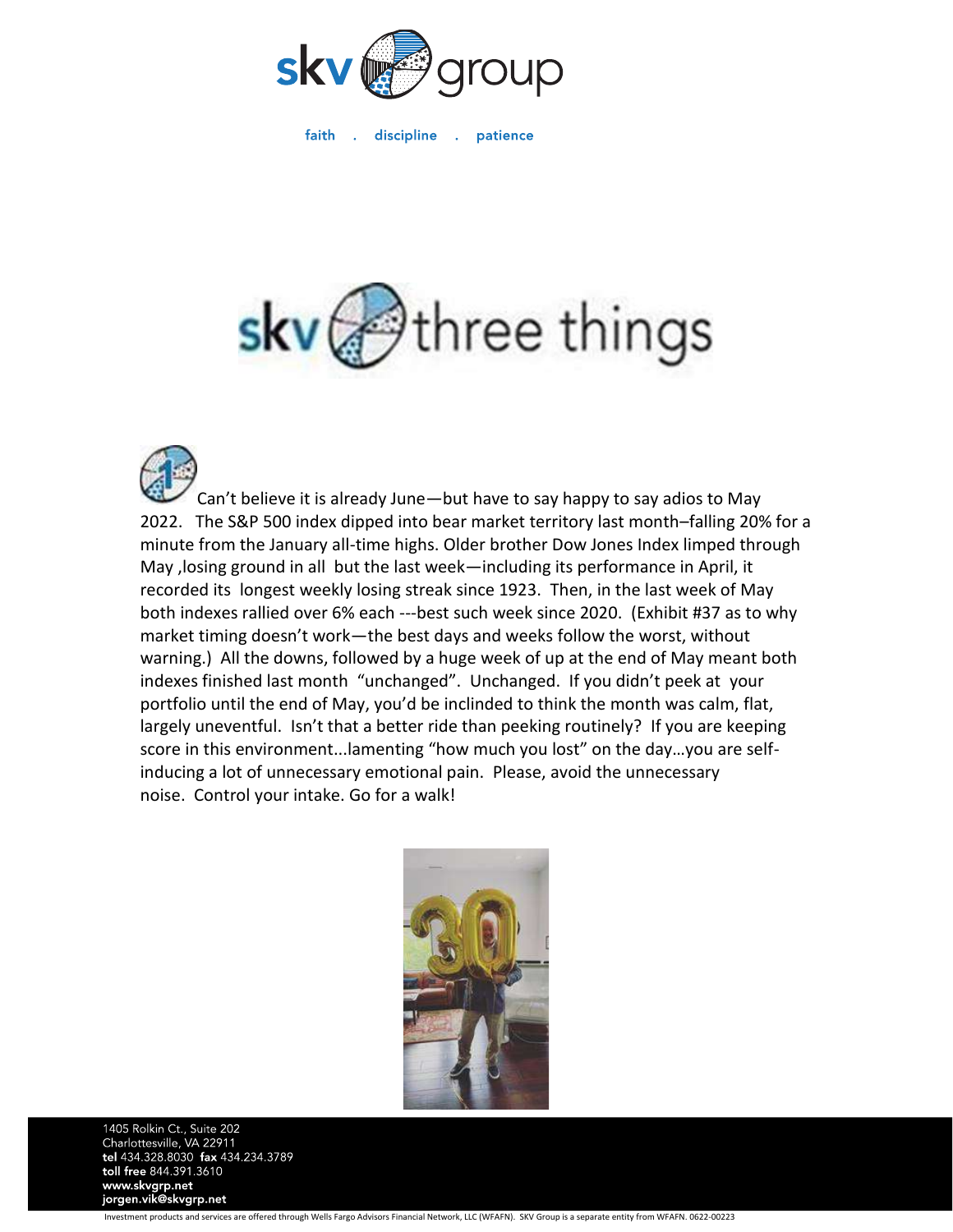

faith discipline .  $\sim$ patience



I received so many wonderful comments in and around my 30<sup>th</sup> career anniversary last month. Thank you. And I got a few questions… One that was edgy, but playful-- "*If you are so smart about stocks, why haven't you retired by now?"* Hey, there are no shortcuts for anyone. The only way I know how to get rich is slowly, with Faith, Patience and Discipline. And, no I am not retiring any time soon. (I assume that is good news?!) I am 56, and at the peak of my cognitive powers, and maintain rugged good looks. I did some math…we've paddled thru around thirteen -10% or more market corrections similar to the one we are white-watering thru right now in my three decades as "river guide". Hang on to your oar, calmer waters ahead.



My summer reading is Churchill Walking With Destiny, by Andrew Roberts. Given it is nearly 1000 pages, with very few pictures….it is likely my Fall, Winter and Spring reading too. I have just learned in his early years as "Home Secretary" from 1910-1911, "*His nerves were in a very bad state…"* His remedy for this was "*to write down on a piece of paper all the various matters which are troubling one, from which it will appear that some are merely trivial, some are irremediable, and there are thus only one or two on which one need concentrate one's energies."* Isn't that great! Many investors worry a lot –much of it "trivial or irremediable". A keep challenge for us all, focus on what we control and/or influence. The rest is just noise.



Speaking of summer reading—we have a stack of "The Psychology of Money" books in the SKV gift shop. **Free** too good homes. If you want copy—or you want us to mail to a friend, or loved one let me know.

1405 Rolkin Ct., Suite 202 Charlottesville, VA 22911<br>tel 434.328.8030 fax 434.234.3789 toll free 844.391.3610 www.skvgrp.net jorgen.vik@skvgrp.net

Investment products and services are offered through Wells Fargo Advisors Financial Network, LLC (WFAFN). SKV Group is a separate entity from WFAFN. 0622-00223